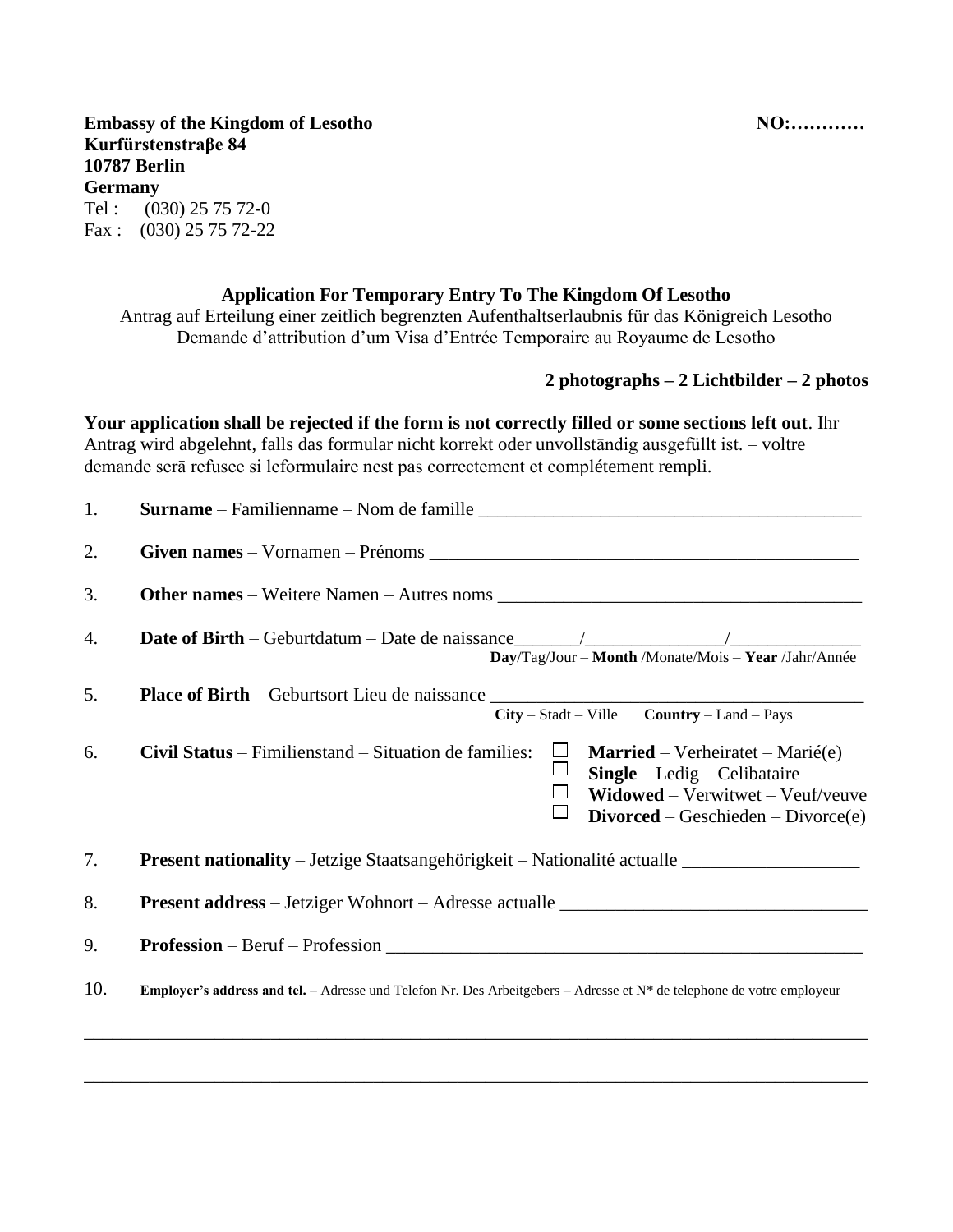| 11.<br><b>Travel Document No.</b> – Reiseausweis-Nr – $N^*$ du passeport ou autre certficat de voyage – |  |
|---------------------------------------------------------------------------------------------------------|--|
|---------------------------------------------------------------------------------------------------------|--|

12.

**Date of expiry** - Gültig bis - Valable jusqu'au 13.

 $14.$ 

 $Country - Land - Pays$ 15.

Intended duration of your stay in Lesotho - Beabsichtigte Dauer Ihres Aufenthalts im Lesotho  $16<sub>1</sub>$ - Durcè probable du sèjour au Lesotho

- 17. Ticket No.: and Flight No. **Means of Transport: Car Reg. No.:** Transortmittel: Autokennzeichen. Nr.: Flugchein-Nr: Flug-Nr Moven de transport:  $N^{\circ}$  d'immatriculation de la voiture:  $N^{\circ}$  du billet:  $N^{\circ}$  du vol
- 18. **Purpose of trip** – Gründe für Ihre Reise – Object du voyage
	- $Tourism Tourismus Tourism$  $(i)$
	- $(ii)$ **Family visit** – Besuch von Verwandten – Visite de famille
	- Professional or business reasons Berufliche oder Geschäftliche Gründe Voyage  $(iii)$ professionel ou d'affairs.
	- **Others** Andere Autre <sub>—</sub>  $(iv)$

If you are joining spouse, parents or relative(s) give particulars of their employment in 19. Lesotho including their full address and tel. where applicable. Sollten Sie Ehepartener, Eltern(teil) oder Verwandte(n) besuchen, geben Sie Einzelheiten Ihres Arbeitsverhältnisses im Lesotho an, einschließlich Ihrer volständigen Adresse(n), und der Telefon-Nr., sofern vorhanden. – Si vous allez rejoinder votre èpoux (èpouse), votre famille ou vos parents, indiquez leur employ exercé au Lesotho, leur adresse et, si possible, leur numéro de telephone.

20. Physical address in the Kingdom of Lesotho, Box No. not accepted. - Adresse des Aufenthaltsortes im Königreich Lesotho. Angabe eines Postfaches ist nicht ausreichend. – adresse de domicile prévu au Lesotho,  $N<sup>o</sup>$  de bolte postale ne sufit pas.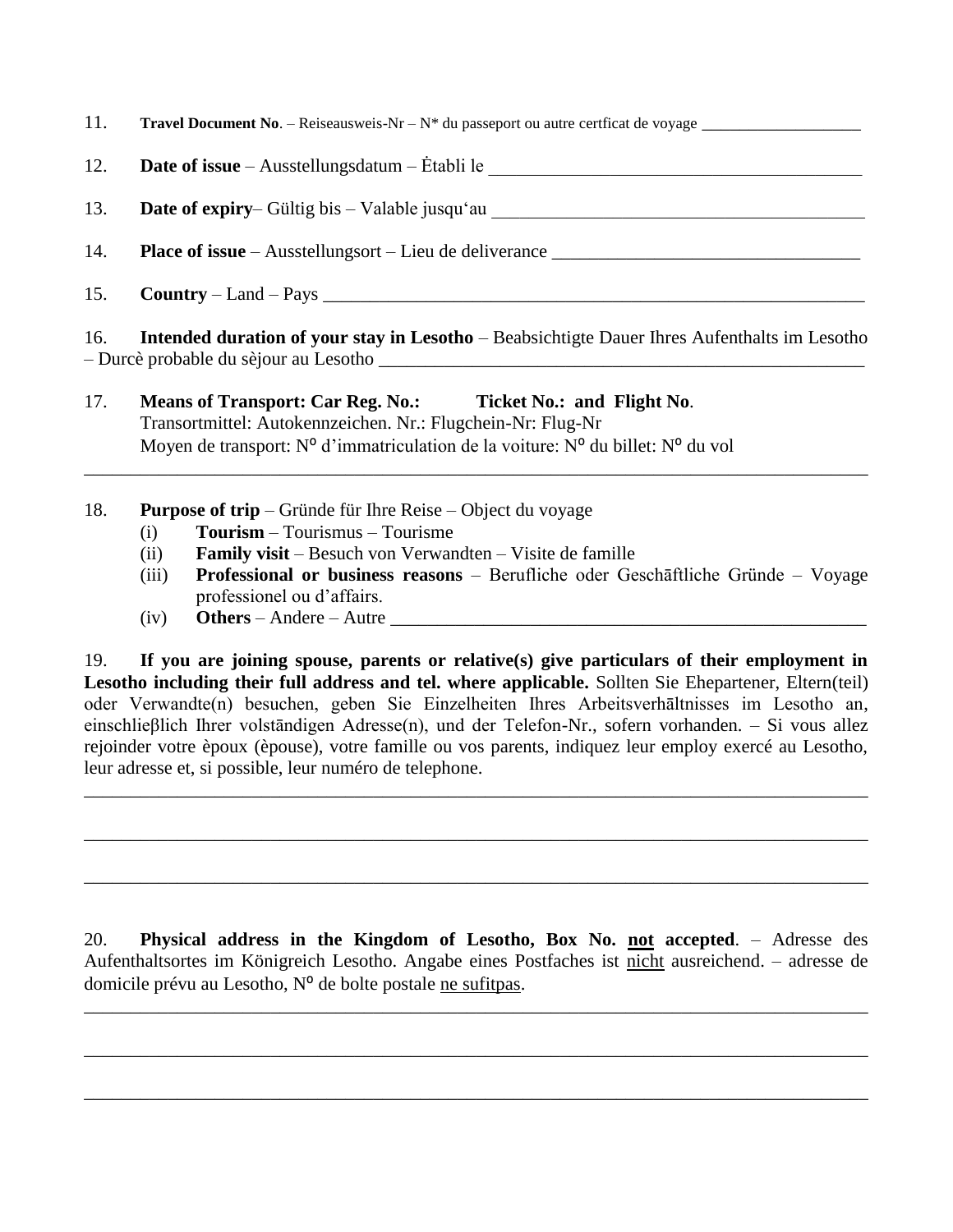21. **Have you ever been to Lesotho? If so, give date, month, and year of last visit**. – Haben Sie sich bereits früher im Lesotho aufgehalten? Wenn ja, Wann? Tag, Monat, Jahr des letzten Besuchs. – Avez-vous déjā séjourné au Lesotho? Si oui, indiquez le jour, mois et année de la derniére visite.

\_\_\_\_\_\_\_\_\_\_\_\_\_\_\_\_\_\_\_\_\_\_\_\_\_\_\_\_\_\_\_\_\_\_\_\_\_\_\_\_\_\_\_\_\_\_\_\_\_\_\_\_\_\_\_\_\_\_\_\_\_\_\_\_\_\_\_\_\_\_\_\_\_\_\_\_\_\_\_\_\_\_\_\_

\_\_\_\_\_\_\_\_\_\_\_\_\_\_\_\_\_\_\_\_\_\_\_\_\_\_\_\_\_\_\_\_\_\_\_\_\_\_\_\_\_\_\_\_\_\_\_\_\_\_\_\_\_\_\_\_\_\_\_\_\_\_\_\_\_\_\_\_\_\_\_\_\_\_\_\_\_\_\_\_\_\_\_\_

\_\_\_\_\_\_\_\_\_\_\_\_\_\_\_\_\_\_\_\_\_\_\_\_\_\_\_\_\_\_\_\_\_\_\_\_\_\_\_\_\_\_\_\_\_\_\_\_\_\_\_\_\_\_\_\_\_\_\_\_\_\_\_\_\_\_\_\_\_\_\_\_\_\_\_\_\_\_\_\_\_\_\_\_

22. **Where did you stay?** – Wohnort beim letzten Besuch? – Oü avez-vous reside?

23. **Have ever applied for a visa before?** – Haben Sie schon jamals ein Visum beantrag? – Avezvous déj démandez précé-demment un viza?

| (i)   | If so, indicate whether                                                                | granted $\Box$ | rejected $\Box$ |                                          | no reply $\Box$ |  |
|-------|----------------------------------------------------------------------------------------|----------------|-----------------|------------------------------------------|-----------------|--|
| (ii)  | Wenn ja, kreuzen Sie an, ob es gewährt $\Box$ abgelehnt nicht beantwortet $\Box$ wurde |                |                 |                                          |                 |  |
| (iii) | Si oui, indiquez si éétait concédé $\Box$ refuse $\Box$                                |                |                 | <u>ou vous n'avez pas eu de response</u> |                 |  |

24. **Port of entry into the Kingdom of Lesotho** – Ort des Grenzübergangs bei der Einreise aus dem Königreich Lesotho – Lieu d'entrèe au Royaume de Lesotho.

25. **Port of final departure from the Kingdom of Lesotho** – Ort des Grenzübergangs bei der Ausreise aus dem Königreich Lesotho – Lieu de sortie du Royaume de Lesotho.

\_\_\_\_\_\_\_\_\_\_\_\_\_\_\_\_\_\_\_\_\_\_\_\_\_\_\_\_\_\_\_\_\_\_\_\_\_\_\_\_\_\_\_\_\_\_\_\_\_\_\_\_\_\_\_\_\_\_\_\_\_\_\_\_\_\_\_\_\_\_\_\_\_\_\_\_\_\_\_\_\_\_\_\_

\_\_\_\_\_\_\_\_\_\_\_\_\_\_\_\_\_\_\_\_\_\_\_\_\_\_\_\_\_\_\_\_\_\_\_\_\_\_\_\_\_\_\_\_\_\_\_\_\_\_\_\_\_\_\_\_\_\_\_\_\_\_\_\_\_\_\_\_\_\_\_\_\_\_\_\_\_\_\_\_\_\_\_\_

26. **How much money do you have?** – Wieviel Geld haben Sie? – Combien d'argent avez-vous?

**M** \_\_\_\_\_\_\_\_\_\_\_\_\_\_\_\_\_\_\_\_\_\_\_\_\_\_\_\_\_\_\_\_\_\_\_\_\_\_\_\_\_\_\_\_\_\_\_\_\_\_\_\_\_\_\_\_

 $\pounds$  or US \$

**R** \_\_\_\_\_\_\_\_\_\_\_\_\_\_\_\_\_\_\_\_\_\_\_\_\_\_\_\_\_\_\_\_\_\_\_\_\_\_\_\_\_\_\_\_\_\_\_\_\_\_\_\_\_\_\_\_

27. **During the past 5 years, have you or any member of your family accompanying you lived any other country? If so, state where and how long?** Haben Sie oder eines der Sie begleitenden Familienmitglieder innerhalb der vergangenen 5 jahre in irgendeinem anderen land gelebt? Wenn ja geben Sie wo und wie lange? – Avez-vous, ou ont d'autres members de la famille qui vous accompagnent, habitè dans un autre pays pendant les derniers 5 ans? Si oui, indiquez oü et pendant combien de temps.